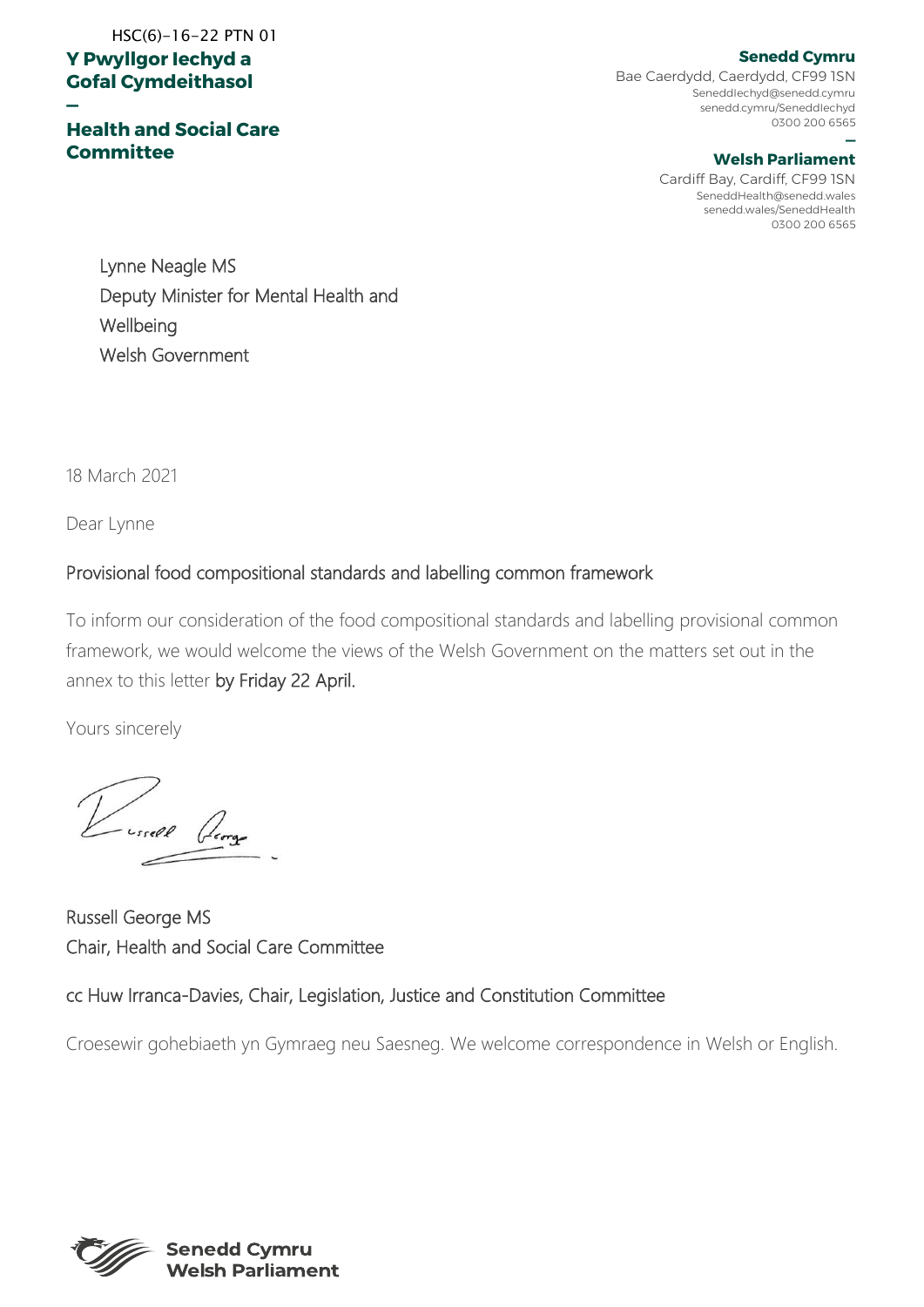# **Annex: Common frameworks: request for further information**

To assist our deliberations on the food compositional standards and labelling provisional common framework, we would welcome further information on the matters listed below. We would be grateful to receive your response by Friday 22 April.

#### Reasons

- Why is a framework needed for this policy area?  $\mathcal{L}$
- The framework sets out that governments will be able to diverge under this framework  $2.$ "where evidence is clear that divergence is both necessary and proportionate to meet local needs". How will you determine if divergence is "necessary and proportionate"?
- This framework is closely linked to frameworks for food and feed safety and hygiene and 3. nutritional labelling, composition and standards. How will the connections between these common frameworks be managed?

# Managing divergence

- The framework requires the Welsh Government not to take forward a policy proposal in  $4.$ scope until it has gone through a joint decision-making process. What impact could this have on the competence of the Senedd and Welsh Government?
- 5. The framework requires that Welsh Government not launch a public consultation, or progress in any other material way, with a policy proposal in scope, until it has been considered by the FCSL officials' group. How will this affect the role of Welsh stakeholders in developing Welsh law and policy?
- Why will changes to the law be in scope of the framework's decision-making processes 6. where EU law allows scope for national measures to achieve common outcomes?
- Why will changes to the law be in scope of the framework's decision-making processes  $7.$ that would only apply to businesses established or products circulated in Wales?
- The UK Government intends to bring forward new proposals on food labelling as part of 8. its upcoming National Food Strategy. What consideration have you given to these proposals and whether any changes should apply in Wales?
- 9. Are you content that the list of legislation in scope of the framework in Annex C is complete? For example, why are regulations on spreadable fats listed, but regulations on olive oil absent?

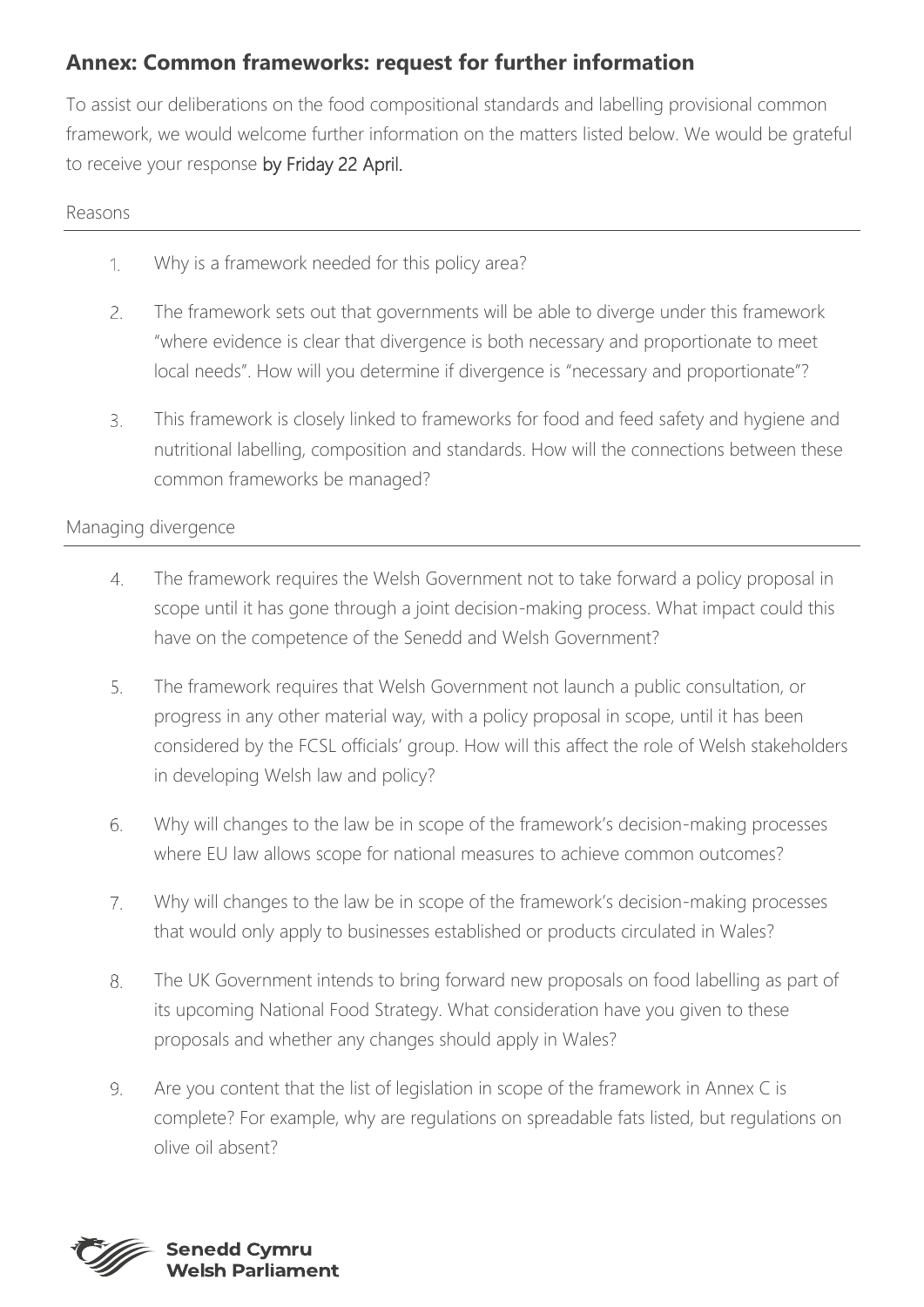- How will the Welsh Government ensure the FSA has the expertise and capacity to make  $10.$ decisions and recommendations on future food labelling and compositional standards for Wales?
- Will Welsh Government officials play any role in the work of the FCSL officials' group?  $11.$
- $12.$ What progress has been made in the review of FSA Wales announced in June 2021?
- $13<sup>13</sup>$ When will the Welsh Government and Food Standards Agency publish an updated Concordat?

### UK Internal Market Act 2020

- What impact could the UK Internal Market Act 2020 have on Welsh law on food  $14.$ compositional standards and labelling?
- $15.$ Do you intend to request any exclusions from the Act in this common framework area?

# EU and Northern Ireland

- How will the Welsh Government continue to monitor changes to EU law on food  $16.$ compositional standards and labelling and assess the implications of divergence from the EU and Northern Ireland?
- How will you assess the risks and benefits of keeping pace with changes to EU law on food  $17.$ compositional standards and labelling?

#### International law and international agreements

- 18. What international obligations are there in this policy area?
- Will the governments work together to agree positions for international policy on food 19. standards, and (if so) how?
- Why does the framework make no reference to the UK-EU Trade and Cooperation 20. Agreement?
- The framework provides that it will enable the governments to "consider any implications  $21.$ stemming from international trade which have a direct bearing on the operation of a Common Framework." Do you consider that this gives the Welsh Government adequate involvement in UK positions on food compositional standards and labelling during international trade negotiations?